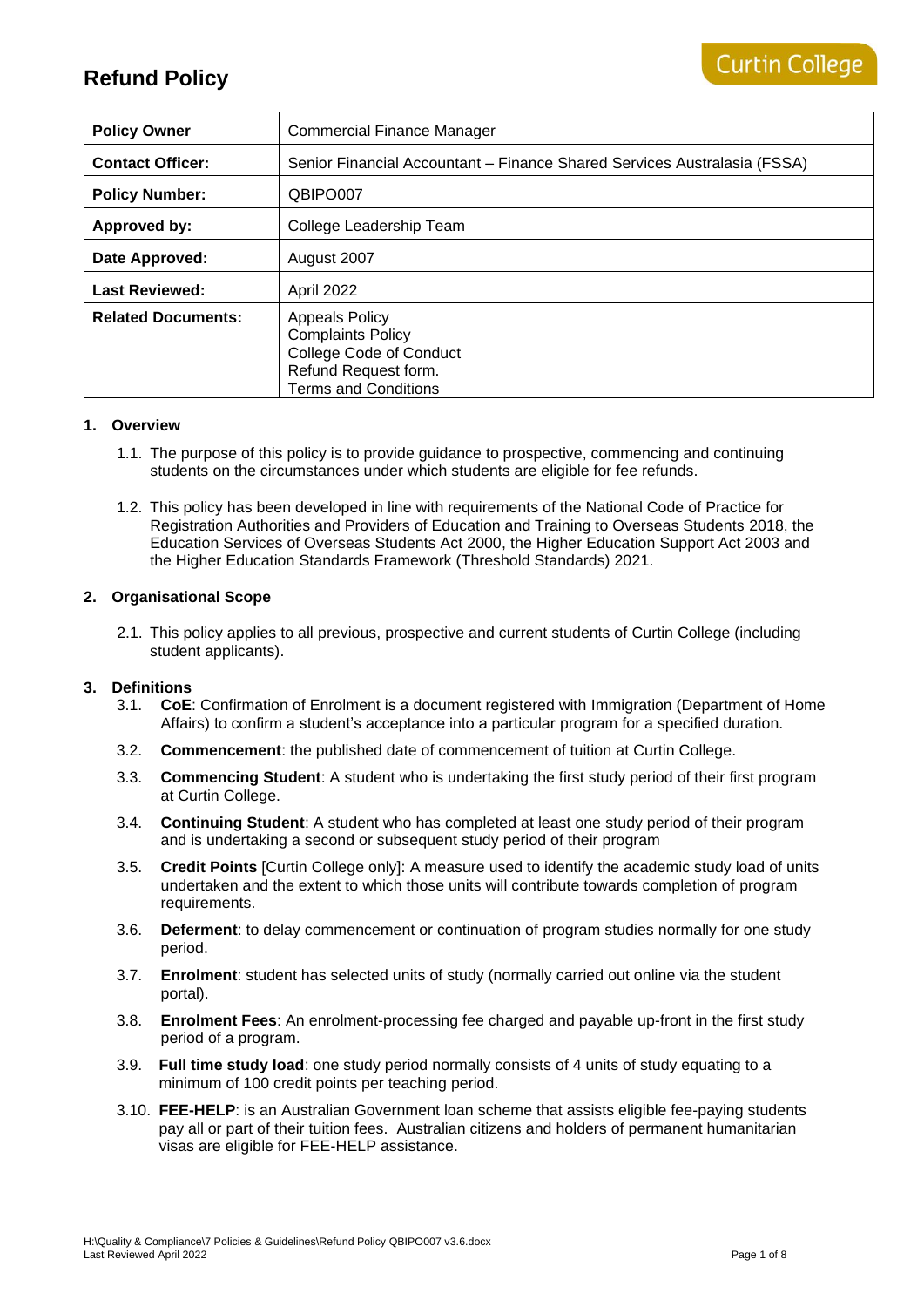- 3.11. **International Student**: For the purpose of this policy, an international student is defined as one who is not an Australian or New Zealand citizen or the holder of a permanent residency or humanitarian visa. For the purpose of this policy, students who are in Australia because of their parents or legal guardians being on a temporary business visa (eg visa subclass 457) are also regarded as International Students.
- 3.12. **Domestic Student**: For the purpose of this policy, is anyone who is a permanent resident of Australia, citizen of Australia or New Zealand or the holder of a permanent humanitarian visa who will be resident in Australia for the duration of a program of study.
- 3.13. **Program**: A formal program of education and/or training made up of study components known as units.
- 3.14. **Self-Supporting Students**: Students who are financially independent from their parents or legal guardians and pay their own tuition fees.
- 3.15. **Student Default:** Where an international student does not start a program, withdraws from a program, fails to pay tuition fees, breaches a condition of their student visa or misbehavior by student.
- 3.16. **Study Period:** A discrete period of study within a program, namely a semester or trimester, in which a student undertakes and completes units of study.
- 3.17. **The College**: relates to Curtin College and its partner provider/s.
- 3.18. **Tuition Fees**: Fees charged for undertaking units of study in a study period, payable upfront (except for domestic FEE-HELP students).
- 3.19. **Unit**: is a discrete component of study within a program.
- 3.20. **Withdrawal from a unit**: Formal withdrawal, initiated by the student, from a single unit of study offered during a study period.
- 3.21. **Withdrawal from a program**: Formal withdrawal, initiated by the student from the primary award in which student is enrolled.

#### **4. Policy Principles**

- 4.1. Any student who has paid the College fees for the enrolment in a program has the right to request a refund as per the criteria in schedules 1 and 2.
- 4.2. This policy and the availability of the College's Complaints Policy and Appeals Policy does not remove the right of the student to take action under Australia's Consumer Law.

#### **Schedule 1: Fee Refund Schedule – International Students**

| <b>Reason For Refund</b>                                                                                                            | <b>Notification Period</b>                  | <b>Cancellation</b><br><b>Fee</b> | Refund                                                |
|-------------------------------------------------------------------------------------------------------------------------------------|---------------------------------------------|-----------------------------------|-------------------------------------------------------|
| Visa refusal - proof of<br>refusal required                                                                                         | Prior to program<br>commencement.           | AUD\$500                          | Full refund of study<br>period fees less<br>AUD\$500  |
| Commencing student who<br>fails to meet a condition of<br>their enrolment which<br>prevents them from<br>enrolling in their program | Before study period<br>/program commences   | AUD\$500                          | Full refund of study<br>period fees less<br>AUD\$500  |
| Commencing International<br>Student on a Navitas<br>English package and<br>withdraws from program                                   | Before study<br>period/program<br>commences | AUD\$1000                         | No refund of \$1000<br>deposit for Diploma<br>program |

**Curtin College**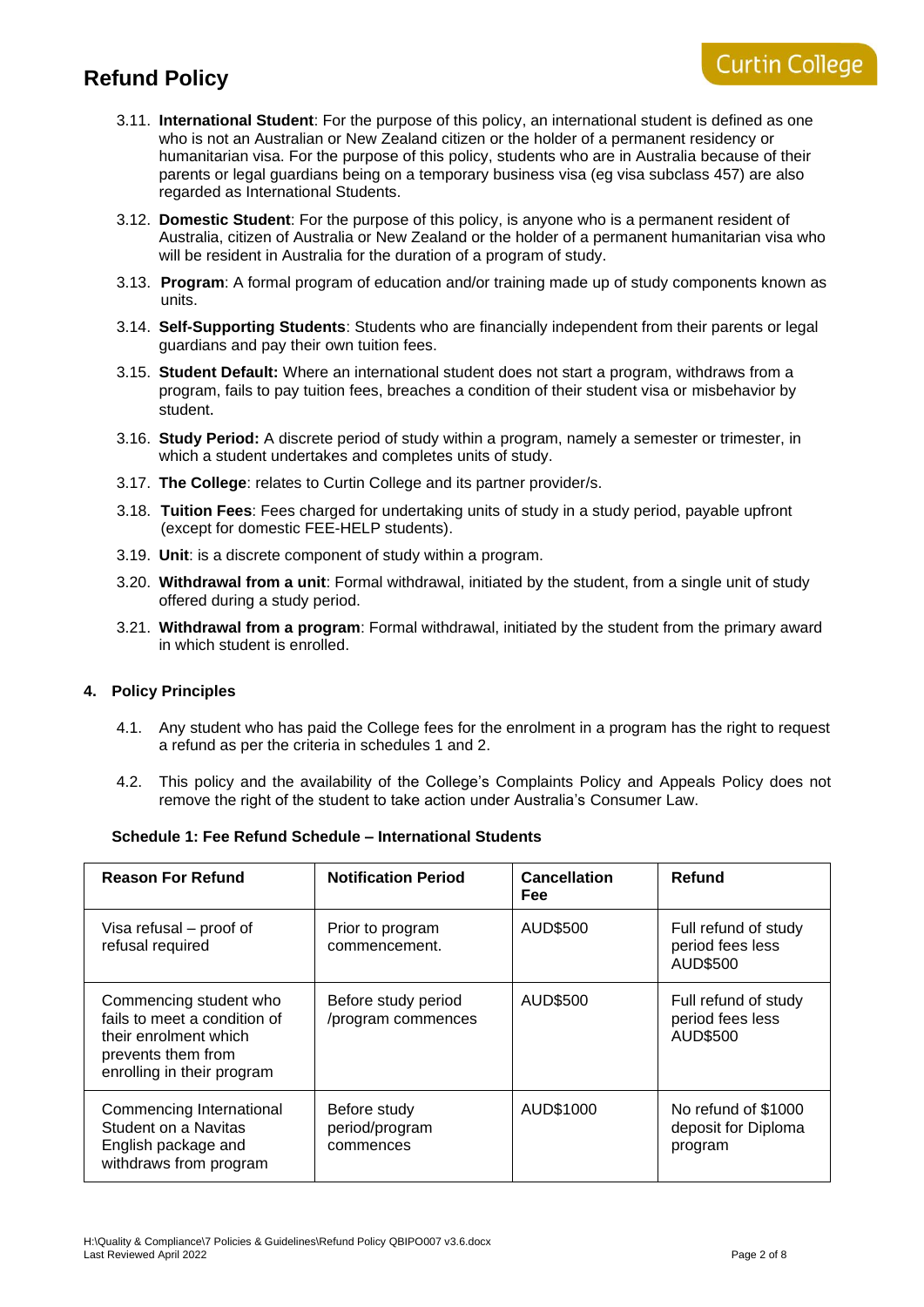| <b>Reason For Refund</b>                                                                                                                                                        | <b>Notification Period</b>                                                | <b>Cancellation</b><br><b>Fee</b>                                    | <b>Refund</b>                                             |
|---------------------------------------------------------------------------------------------------------------------------------------------------------------------------------|---------------------------------------------------------------------------|----------------------------------------------------------------------|-----------------------------------------------------------|
| Commencing International<br>Student withdraws from<br>program                                                                                                                   | More than 10 weeks<br>before study period<br>commences                    | AUD\$500                                                             | Full refund of study<br>period fees less<br>AUD\$500      |
| or<br>Commencing International<br>student's visa is refused, or<br>their visa is cancelled for<br>breach of visa conditions<br>(proof of refusal or<br>cancellation necessary). | 4-10 weeks before<br>study period<br>commences                            | 30% of fees for<br>study period                                      | 70% of fees for study<br>period                           |
|                                                                                                                                                                                 | Less than 4 weeks<br>before study period<br>commences                     | 60% of fees for<br>study period                                      | 40% of fees for study<br>period                           |
| Study period fees relate to<br>fees paid equivalent to 100                                                                                                                      | Weeks 1-4 of study<br>period                                              | 70% of fees for<br>study period                                      | 30% of fees for study<br>period                           |
| credit points.<br>- Refer to policy rules 5.6 &<br>5.7                                                                                                                          | After Week 4 of study<br>period                                           | 100% of fees for<br>study period                                     | No Refund                                                 |
| Continuing International<br>Student withdraws from<br>program in any study period                                                                                               | Before study period<br>Commencement                                       | No charge<br>(Providing subject<br>selection has not<br>taken place) | 100% of next study<br>period fees                         |
|                                                                                                                                                                                 | Subject selection made<br>but prior to<br>commencement of<br>study period | 60% of fees for<br>study period                                      | 40% of fees for study<br>period                           |
|                                                                                                                                                                                 | Weeks 1-4 of study<br>period                                              | 70% of fees for<br>study period                                      | 30% of fees for study<br>period                           |
|                                                                                                                                                                                 | After Week 4 of study<br>period                                           | 100% of fees for<br>study period                                     | No Refund                                                 |
| Continuing International<br>student's application for                                                                                                                           | Weeks 1-4 of study<br>period                                              | 30% of fees for<br>study period                                      | 70% of fees for study<br>period                           |
| Visa renewal is rejected<br>following breach of visa<br>conditions                                                                                                              | Weeks 5-6 of study<br>period                                              | 50% of fees for<br>study period                                      | 50% of fees for study<br>period                           |
|                                                                                                                                                                                 | After Week 6 of study<br>period                                           | 100% of fees for<br>study period                                     | No Refund                                                 |
| <b>International Student</b><br>withdraws from a single unit<br>(subject to policy rules 5.6<br>and 5.7)                                                                        | Weeks 1-4 of study<br>period                                              | No Charge                                                            | 100% of unit fee<br>credited to following<br>study period |
|                                                                                                                                                                                 | After week 4 of study<br>period                                           | 100% of fees for<br>study period                                     | No Refund                                                 |
| Enrolment is cancelled due<br>to gross or serious<br>misconduct by the student                                                                                                  | At all times                                                              | 100% of fees for<br>study period                                     | No Refund                                                 |
| Continuing International<br>student who has been                                                                                                                                | Up to Week 4 of study<br>period                                           | No Charge                                                            | 100% of fees for<br>study period                          |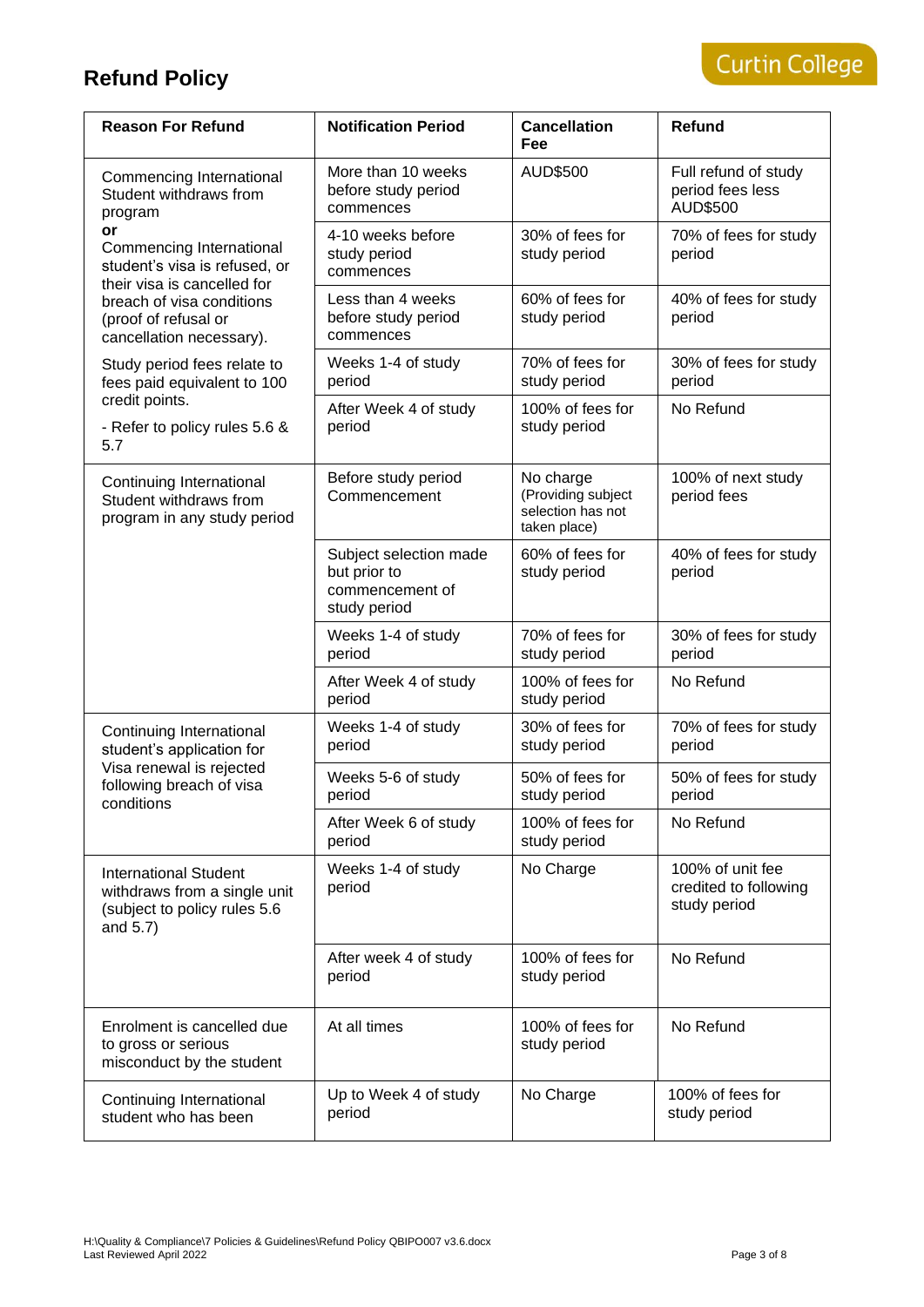| <b>Reason For Refund</b>                                                                                                                                                                                                                       | <b>Notification Period</b>      | <b>Cancellation</b><br>Fee      | Refund                          |
|------------------------------------------------------------------------------------------------------------------------------------------------------------------------------------------------------------------------------------------------|---------------------------------|---------------------------------|---------------------------------|
| Terminated as a result of<br>Unsatisfactory Academic<br>Progress re-enrolls in units<br>pending the outcome of<br>appeal (either internal or<br>external). The appeal is<br>unsuccessful, and the<br>student is withdrawn from<br>the College. | After Week 4 of study<br>period | 50% of fees for<br>study period | 50% of fees for study<br>period |

### **Schedule 2: Fee Refund Schedule – Domestic Students**

| <b>Reason For Refund</b>                                                                                                                                                                                                                                                                             | <b>Notification Period</b>                         | <b>Cancellation Fee</b>          | Refund                                                                                              |
|------------------------------------------------------------------------------------------------------------------------------------------------------------------------------------------------------------------------------------------------------------------------------------------------------|----------------------------------------------------|----------------------------------|-----------------------------------------------------------------------------------------------------|
| Domestic Student<br>withdraws from program                                                                                                                                                                                                                                                           | Up to Week 4 of<br>study period                    | AUD\$250                         | Full refund of fees<br>less AUD\$250 for<br>study period                                            |
|                                                                                                                                                                                                                                                                                                      | After Week 4 of<br>study period                    | 100% of fees for<br>study period | No Refund                                                                                           |
| Domestic Student<br>withdraws from a single<br>unit                                                                                                                                                                                                                                                  | Before the 4 <sup>th</sup> week<br>of study period | No Charge                        | 100% of unit fee<br>credited to following<br>study period or FEE-<br><b>HELP</b> debt               |
|                                                                                                                                                                                                                                                                                                      | After week 4 of<br>study period                    | 100% of study<br>period fees     | No Refund or Credit                                                                                 |
| Enrolment is cancelled due<br>to gross or serious<br>misconduct by the student.                                                                                                                                                                                                                      | At all times                                       | 100% of study<br>period fees     | No Refund                                                                                           |
| <b>Continuing Domestic</b><br>student who has been<br>Terminated as a result of<br>Unsatisfactory Academic<br>Progress re-enrolls in units<br>pending the outcome of<br>appeal (either internal or<br>external). The appeal is<br>unsuccessful, and the<br>student is withdrawn from<br>the College. | Up to week 4 of<br>study period                    | No Charge                        | 100% of fees paid for<br>study period or full<br>remission of FEE-<br>HELP debt for study<br>period |
|                                                                                                                                                                                                                                                                                                      | After week 4 of<br>study period                    | 50% of fees for<br>study period  | 50% of fees for study<br>period or 50%<br>remission of FEE-<br><b>HELP</b> debt                     |

| <b>Version</b>   | Last changes:                                                                   |
|------------------|---------------------------------------------------------------------------------|
| V3.4 (Oct '21)   | Schedules 1 and 2 updated                                                       |
| V3.3 (May '20)   | Schedule 1 updated.                                                             |
| V3.2 (April '19) | Updated Section 5.5 Exceptional Circumstances (Policy Implementation<br>update) |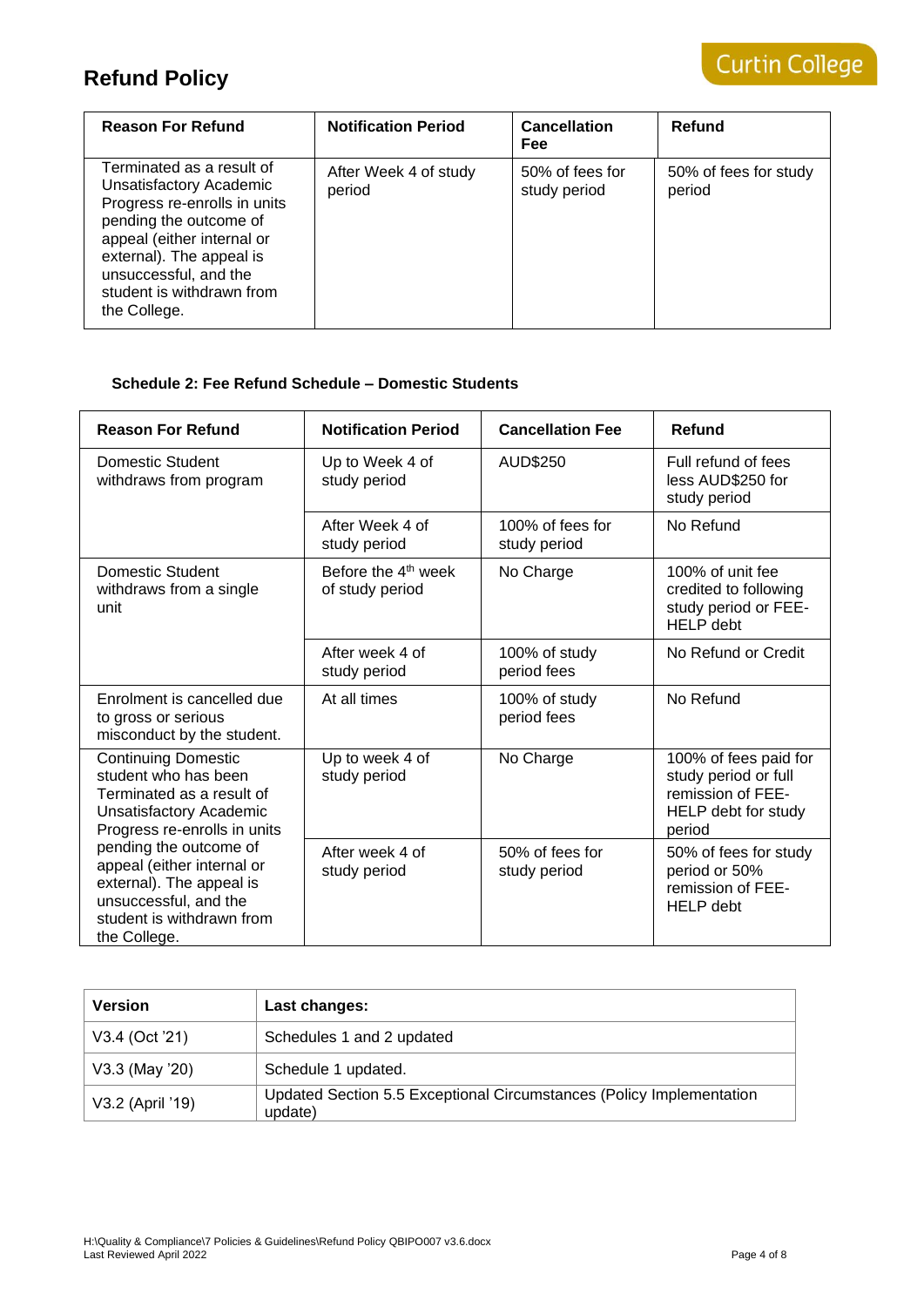### **5. Policy Implementation**

#### 5.1. **Fees**

- 5.1.1 Once an applicant accepts a place offered by the College and pays fees or incurs a FEE-HELP debt, a binding contract is created between the student and the College.
- 5.1.2 The person signing the acceptance forms is liable for payment of all fees.<br>5.1.3 Provision has been made to safeguard payments made in advance by student
- Provision has been made to safeguard payments made in advance by students. All program fees will be deposited into the Curtin College Student Fees Account. When the student commences study, the College will draw down these funds from the Student Fees Account.

#### 5.2. **Refunds**

- 5.2.1 A student may cancel their enrolment in a unit or program at any point in time. Depending on the timing of that request, a FEE-HELP debt and/or cancellation charges may apply.
- 5.2.2 A student who wishes to claim a refund will need to complete a refund application form and submit appropriate supporting documentation (forms are available at reception or emailing [fees@curtincollege.edu.au.](mailto:ccfees@curtincollege.edu.au) The refund will be calculated in accordance with the conditions set out in the Fee Refund Schedule (Schedule 1 and 2) as outlined in the tables below.
- 5.2.3 Cancellation charges for withdrawal from a program will be applied to the total tuition fees payable for the study period. For commencing students, the tuition fees payable are based on a full time study load, whereas continuing students tuition fees are based on the study load of units selected (enrolled in) in that study period.
- 5.2.4 Where a commencing student enrolls in less than a full time study load or withdraws from a single unit on or before week 4 of their first study period, tuition fees for that unit will not be refunded but will instead be credited to the following study period. If the student withdraws from the program before using the tuition fee credit, the credit will be forfeited.
- 5.2.5 Where a student wishes to withdraw from their program of study, the student must complete and submit a Program Withdrawal Form to obtain a refund. *Note: for international students on a 'student visa' the College will carry out any relevant reporting requirements in accordance with legislation.*
- 5.2.6 Where a student withdraws from their program of study, refunds will be paid within 4 weeks of the student withdrawing.
- 5.2.7 Where a continuing student with a tuition fee credit recorded on their account after week 4 of their study period wishes to obtain a refund, the student must complete a Refund Request Form and submit to Reception, showing their Student ID card.
	- 5.2.7.1. Where the student is entitled to a refund of fees under this policy the refund will be paid within 4 weeks of receiving a written (or online) request from the student and subsequent to all relevant details being supplied.
- 5.2.8 Refunds will only be made by direct deposit (electronic funds transfer) into a bank account nominated by the student on the Refund Request form, or, where fees were paid by credit card, by issuing a credit to that credit card.
- 5.2.9 Refunds will be paid in Australian dollars to the person who entered into the contract with the institution (normally the student), unless that person gives a written direction to the institution to pay the refund to another person.
- 5.2.10 Non-self-supporting students are required to declare that they have their parents' (or legal guardians) permission to obtain a refund of tuition fee credits. Whilst all care is taken, the institution takes no responsibility for refunding monies to a student who has misled the institution regarding permission of parents to do so.
- 5.2.11 Students who are officially sponsored will not be permitted to request a refund of any tuition fee credits. In such circumstances, the recorded sponsor must apply to Curtin College for a refund.
- 5.2.12 Requests for refunds more than \$3000 must be approved by the College Director or their nominee.
- 5.2.13 Curtin College will use its best endeavors to ensure that students are aware of any available refunds under this policy, however, it is the responsibility of the student to be aware of any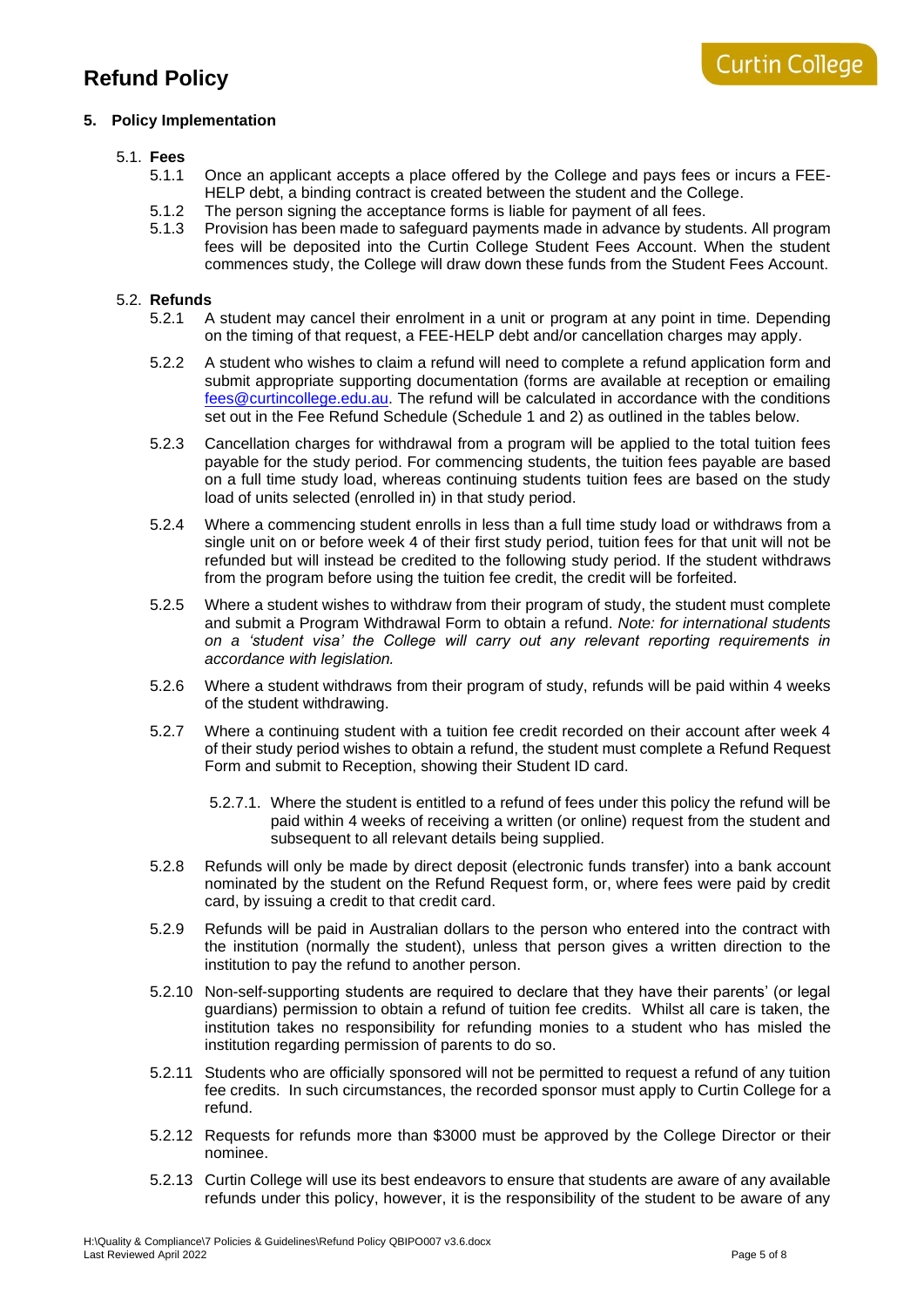#### 5.3. **Refund when a visa is refused or visa renewal rejected**

- 5.3.1 On receipt of proof of visa refusal or if the letter of acceptance was not signed, the student will be entitled to a refund of funds received in accordance with Schedule 1.
- 5.3.2 The College will pay the refund due within four (4) weeks after the receipt of the paperwork. The receipt date is calculated from the date the completed (in full) refund form is submitted.
- 5.3.3 Where an international student's visa renewal is rejected due to a breach in visa conditions, the student must withdraw from the College and there will be no refund.

#### 5.4. **Deferral**

- 5.4.1 Prior to commencing their program and subject to approval, students may apply in writing to defer program commencement to a later study period for reasons other than not meeting admissions requirements such as compassionate and compelling circumstances. The College will credit any fees paid to the relevant study period without penalty. If the student subsequently withdraws, the Refund Policy will apply as at the date the original request for deferment was received regardless of a subsequent offer being made.
- 5.4.2 A current student can apply to defer their program at any point in time. Depending on the timing of that request, a FEE-HELP debt and/or cancellation charges may apply.
	- 5.4.2.1. Both international and domestic full fee-paying students applying for deferral of studies within the first four weeks of the commencement of the study period will have their fees transferred to the subsequent period. If the student subsequently withdraws, the Refund Policy will apply as at the date the original request for deferment was received.
	- 5.4.2.2. International and domestic students applying for deferral of studies from the fifth week of the study period will have all fees applicable for that study period forfeited.

#### 5.5. **Exceptional circumstances**

- 5.5.1 A student whose withdrawal or enrolment cancellation is due to exceptional or compelling circumstances can request that cancellation charges be waived or reduced.
- 5.5.2 Requests should outline the reasons for the withdrawal and include documentary evidence, such as medical certificates, to support the request. Requests must be made in writing within twelve months of the date of the withdrawal request.
- 5.5.3 Requests must be made in writing to the Commercial Finance Manager and submitted to the Curtin College reception or via email to [support@curtincollege.edu.au](mailto:support@curtincollege.edu.au)
- 5.5.4 FEE-HELP students
	- 5.5.4.1. A domestic student on FEE-HELP whose cancellation of enrolment was due to exceptional circumstances can request that cancellation charges be waived or reduced or, if applicable, request a remission of their FEE-HELP debt.
	- 5.5.4.2. Requests should outline the reasons for the withdrawal and include documentary evidence such as medical certificates to support the request. Requests must be made in writing within twelve months of the date of the withdrawal request or the conclusion of the study period in which the unit(s) were undertaken.

**Curtin College**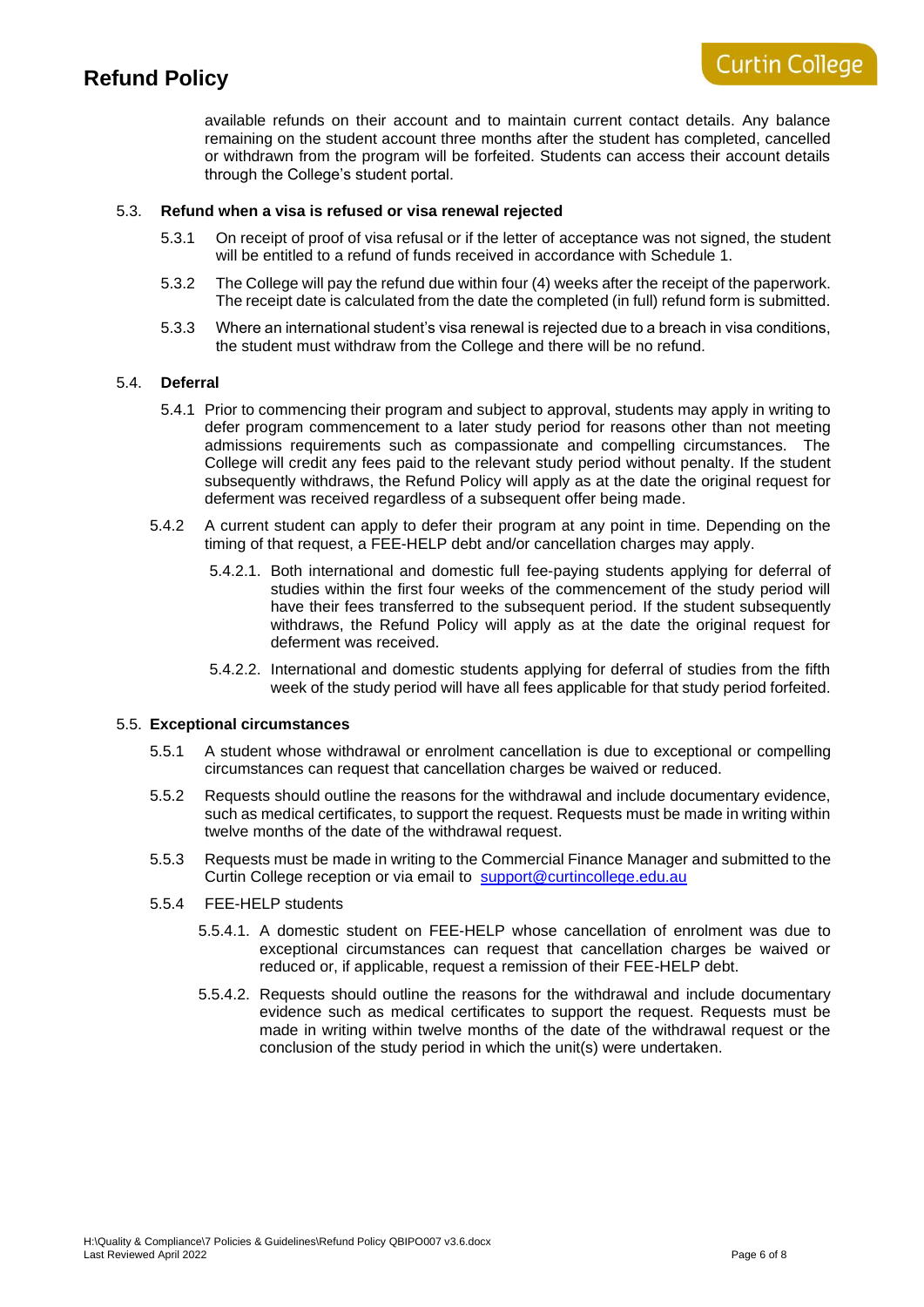#### 5.6. **International students granted Permanent Residency**

- 5.6.1 International students granted Permanent Residency (PR) in Australia may become eligible for domestic student tuition fees. PR status is recognized from the date residency is granted by Immigration. If the international tuition fee has already been paid, the difference between that fee and any owing under the applicable rate for a permanent resident in that program will be refunded if the student provides original documentation to prove PR status by the census date for that study period.
- 5.6.2 If PR is granted after the census date, the student is classified as an international student for the remainder of the study period and must pay international tuition fees for that study period. From the following study period, the student is classified as a Permanent Resident and will be charged the appropriate domestic student fee.

#### 5.7. **Transfer from Curtin English and partner providers**

- 5.7.1 Where an existing Curtin English student studying an English Language Intensive Course for Overseas Students (ELICOS) wishes to extend their English study at Curtin English leading to a request to defer their pathway studies at the College in their first study period, a refund equivalent to fees paid less an amount equivalent to 60% of the balance of the first study period's fees can be made available to the student. Any such refund will be paid directly to Curtin University
- 5.7.2 A Curtin English student who will commence their program at the College after the ELICOS extension is required to pay all tuition fees as per the Letter of Offer before commencing their first study period at the College.
- 5.7.3 Commencing student who fails to meet a condition of their offer relating to English or academic competency that prevents them from enrolling in their proposed program will be eligible for a full refund of Tuition Fees less an Administration charge of \$500 provided the institution was notified before the study period commenced. In addition to this, evidence of failure to meet (e.g results) the condition must be shown prior to the commencement of the study period as outlined in the Letter of Offer. The full refund policy will apply in cases where a student cannot provide sufficient evidence that entry requirements are not met.
- 5.7.4 Where a student enrolled in a Curtin College program receives an unconditional offer for direct entry to a program at a partner provider, the student will be entitled to a full refund of tuition fees received for future programs and fees will be transferred directly to the relevant institution.
- 5.7.5 Where a student enrolled in a Curtin College program receives an unconditional offer for direct entry to a program at another institution the student may be entitled to a refund of tuition fees in accordance with the Fee Refund Schedule (refer to schedule 1 & 2).

#### 5.8. **Provider Default**

- 5.8.1 The College reserves the right to withdraw a unit(s) or program from offer at its discretion. If a student is unable to enroll in a similar program or unit(s) at the institution and the enrolment is cancelled, all fees will be refunded.
- 5.8.2 In the unlikely event that the College is unable to deliver a student's program in full, the student will be offered a refund of all the program money paid to date, if alternative arrangements cannot be put in place. The refund will be paid within 10 working days of the day on which the program ceased being provided.
- 5.8.3 Alternatively, the student may be offered enrolment in a suitable alternative program by the College at no extra cost. The student has the right to choose whether they would prefer a full refund of program fees, or to accept a place in another program. If the student chooses placement in another program, they will be asked to sign a document to indicate that they accept the placement.
- 5.8.4 Where the College is unable to provide a refund or place a student in an alternative program the Tuition Protection Service (TPS) for international and domestic (FEE-HELP/Fee Paying) students, will place the student in a suitable alternative program at no extra cost. If TPS cannot place the student in a suitable alternative program, a partial refund may apply. For more information on the College's tuition assurance arrangements please refer to the Tuition Assurance Statement located the [College's website](https://www.curtincollege.edu.au/current-students/essential-information/policies-procedures-forms)*.*